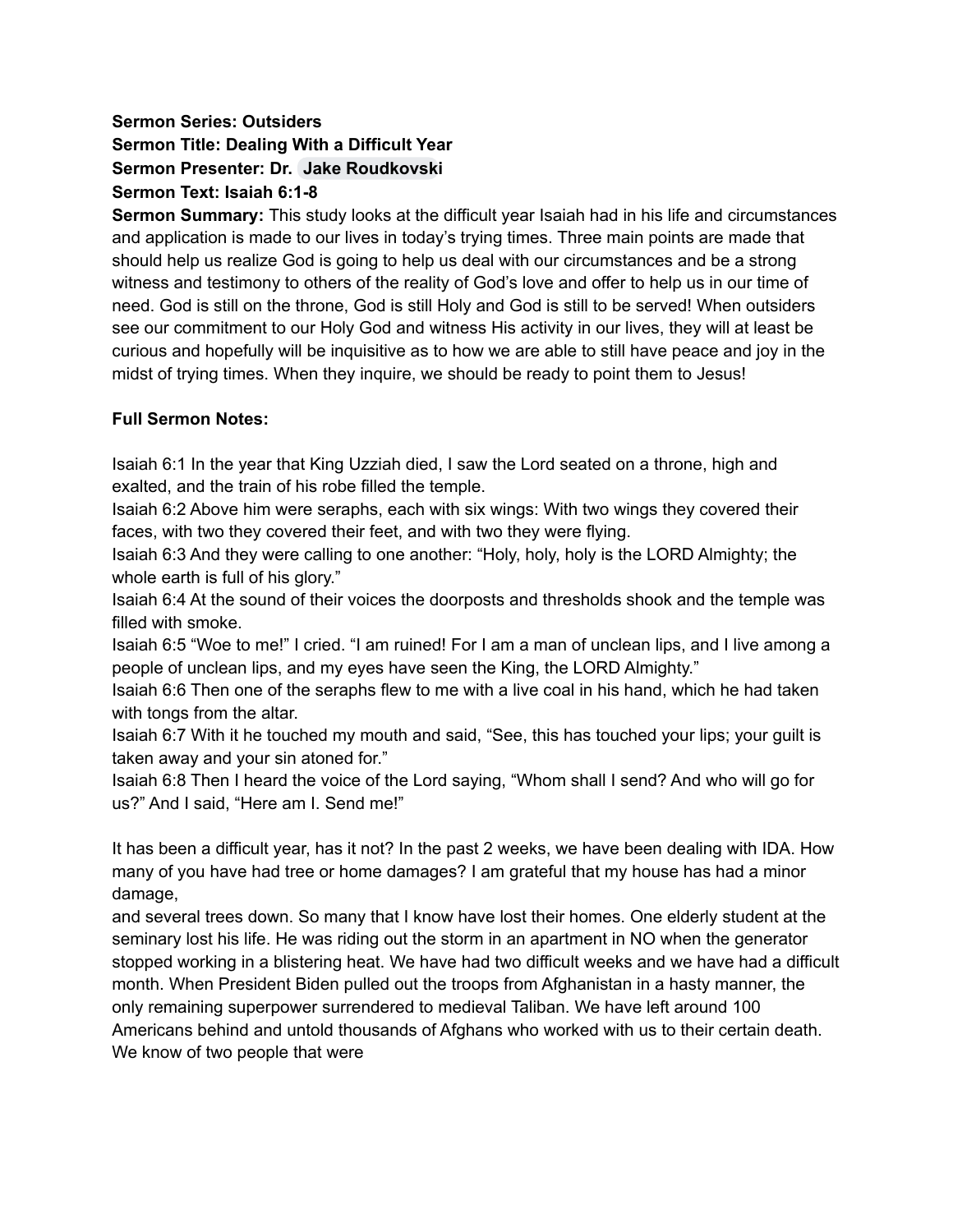already crucified because they had Bibles in their possession. As a result, on the world stage, no nation wants to trust America to honor their pledge or word. Listen I am not being political here, it is just the facts. It has been a difficult month, but listen it has been a difficult year.

At a time when I thought we put COVid-19 pandemic in a rearview mirror, the Delta Variant has upended the return to normalcy. How many of you have lost friends and people that you knew to Covid? I just recently lost two pastor friends to this dreaded virus. Between IDA, a botched withdrawal from Afghanistan, and the Delta Variant we have had a difficult year, have we not?

In Isaiah 6, Isaiah has had a difficult year. In the year that King Uzziah died. What year was it? It is 739 BC. King Uzziah was one of the more successful kings of Judah. In many ways, he was the Ronald Reagan of his day. He poured a lot of money in the defense of Jerusalem making it one of the most fortified cities of his era. He led the nation to develop agriculture and commerce to the point that the economy was booming. As a result of his leadership, the people enjoyed great peace and prosperity. But this great king dies, and his death ushers the period of uncertainty, anxiety, and concerns on every corner. It has been a difficult year for Isiah and it has been a difficult year for us. When we experience a difficult year, remember that God is not silent, He is involved in our lives; He loves you and cares for you. He has given us his Word. And in his Word, we read about Isaiah who has experienced a difficult year, and amid all the chaos and confusion and conflict, the Lord encouraged him. The Lord encouraged Isaiah by reminding him about several facts about God. I believe we need to hear the same reminders today as we face an extremely difficult year.

## **God is Still on the Throne Isaiah 6:1**

Isaiah 6:1 In the year that King Uzziah died, I saw the Lord seated on a throne, high and exalted, and the train of his robe filled the temple.

First of all, when you face a difficult year, remember that God is still on the throne. Notice the word Lord in this verse. It is in lowercase letters.

Isaiah 6:1 In the year that King Uzziah died, I saw the Lord seated on a throne, high and exalted, and the train of his robe filled the temple.

When it is lowercase letters in the Scripture, it is the Hebrew word Adonai, which literally means the Sovereign one, it is the title of God.

Lord LORD (YHWH)

This Adonai is sitting on the throne. He is the absolute Ruler of the Universe. He is high and lifted up, He is above all, He is the King of Kings and the Lord of Lords. The train of His robe, the hem or fringe of his robe fills the whole temple. He can't be contained by space or time, he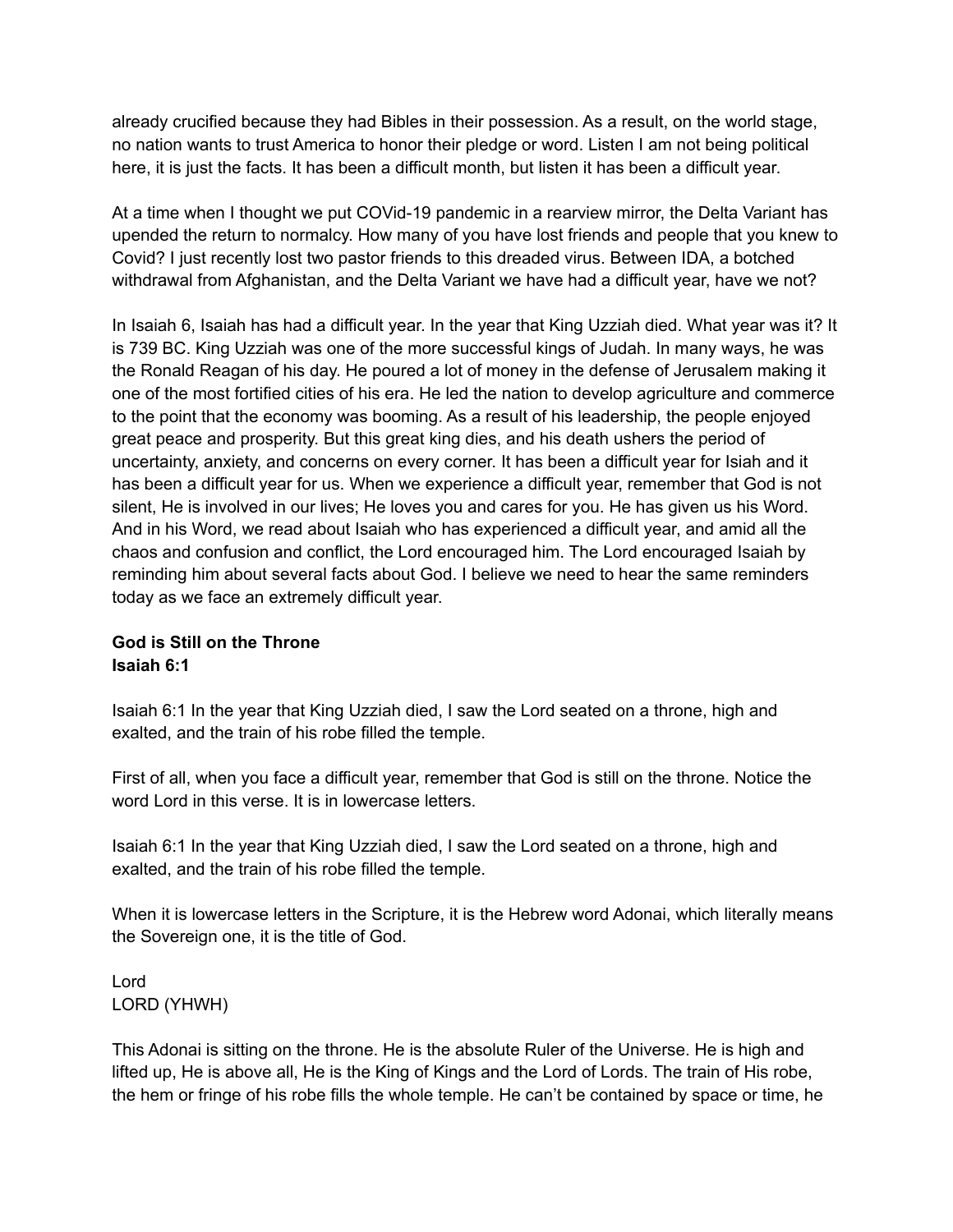transcends space and time. He is the Sovereign God who is on the throne. You may be wondering where was God when Ida hit our region and caused massive devastation? He was on the throne, he is on the throne and he will be on the throne. You may be asking where was God when hundreds of Americans were left behind in Afghanistan. He was, he is, and he will be on the throne. Where is God when the entire world seems to have been hit in the gut with the Delta Varian? He was, he is, he will be on the throne. All those events did not catch God by surprise,

As Adrian Rogers used to say,

"The Holy Trinity never meets for an emergency session."

Listen when you face a difficult year, remember that God is still on the throne, furthermore, also remember that God is still Holy.

#### **God is Still Holy Isaiah 6:2-7**

When the prophet Isaiah gets a glimpse of God, the seraphim are praising God. Seraphim is plural by the way. Seraphim means the burning ones, they are the angelic beings leading in the praise of the HOLY God V. 3 "Holy...."

Isaiah 6:3 And they were calling to one another: "Holy, holy, holy is the LORD Almighty; the whole earth is full of his glory."

The HEBREW word used here is Kodesh which means "separate, set apart, cut above."

Holy, Holy, Holy… Kodesh - "separate, set apart, cut above."

Our most majestic God that is so different from everything and anything that the only way that you can properly describe him is as HOLY. He is different from all of the creation describe in this chapter, different from the world humanity represented by Isaiah,

Creation, angelic world, humanity

different from the angelic world represented by seraphim that the only way to describe Him is as Holy.

I find it fascinating that 7 out of 12 references to the name of God refer to God as Holy

God's name is qualified by the adjective Holy more than all of the adjectives put together.

In the entire Bible…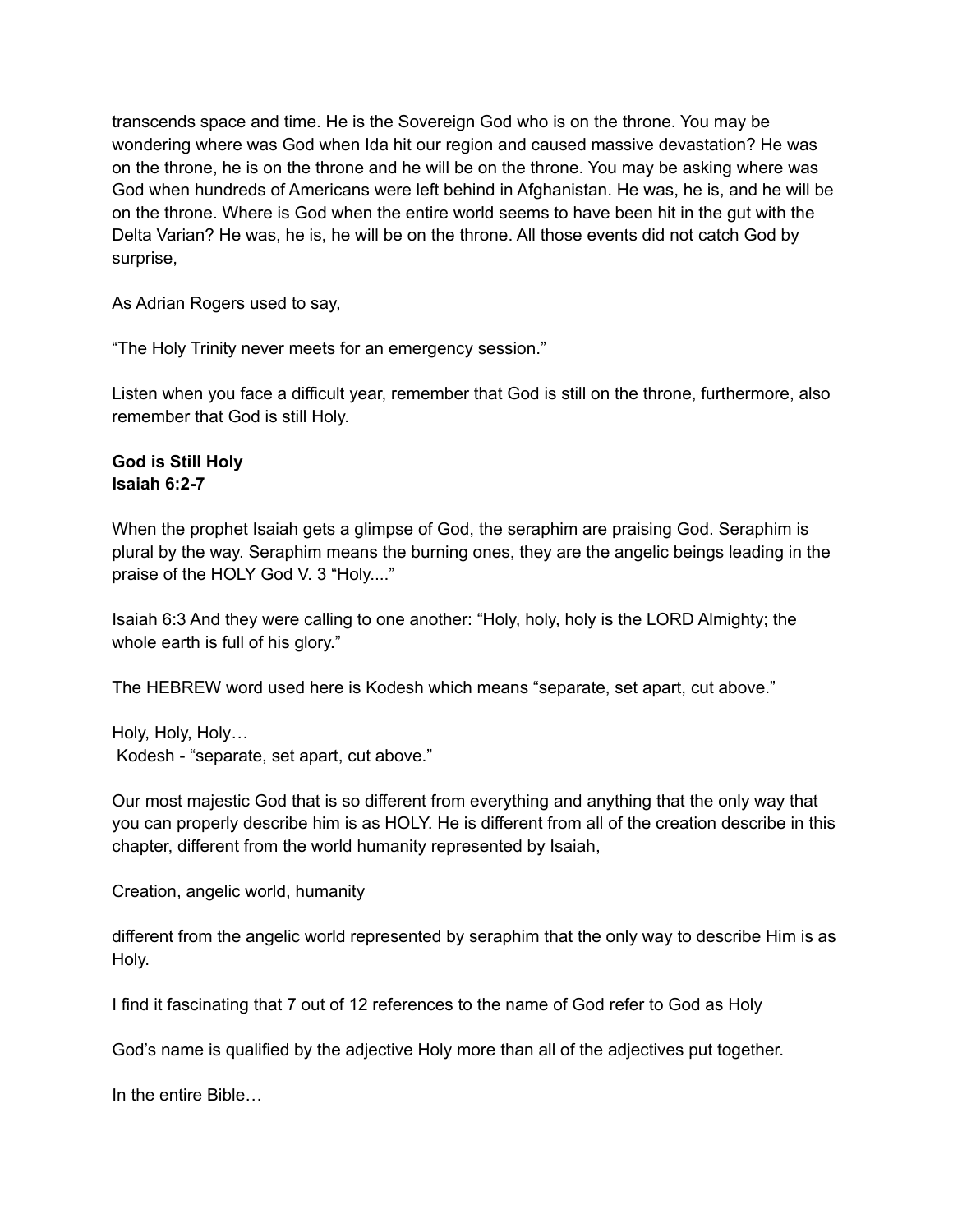God's attribute as Holy is the most frequently mentioned fact about God!

You see…

Holiness is not something that God has, something God does, it is who God is! Holiness is the very essence of God!

Three times the angels proclaim him as Holy. This is the only time in the Scripture that an attribute of God is mentioned three times. In Hebrew poetry, repetition was used for emphasis, when mentioned three times; it was to elevate it to the greatest degree and give it the greatest importance. Nowhere in the Scripture, God is love..... God is just...Merciful... All-knowing, All-powerful, All–Knowing. He is all that but most importantly he is HOLY! God is set aside and separate in many ways from us, the most distinct way is that He is sinless. IN HIS nature there is not an ounce of ability or proclivity to sin, he is sinless. Notice it says Holy is the LORD v 3.

Isaiah 6:3 And they were calling to one another: "Holy, holy, holy is the LORD Almighty; the whole earth is full of his glory."

The Lord is all in the uppercase, uppercase it not a mistake, in Hebrew it is four letters, four consonants, the unspeakable four letters,

Isaiah 6:3 And they were calling to one another: "Holy, holy, holy is the LORD Almighty; the whole earth is full of his glory."

Tetragrammaton, that we typically pronounce Yahweh. If Adonai is the title of God, YHWY is the name of God.

Lord LORD (YHWH)

When Jewish scribes would copy... uppercase ... they would insert vowels for Adonai as a reminder not even to pronounce Yahweh. (Vines 31) Why did they do it? It was recognition that the Holy God was without sin, that he alone is sinless. Notice how Isaiah responds to the vision of the Holy, Sinless God. Tongs with a live coal purge his sin. What tongs did for Isaiah, the blood of Christ does for you and me. Because Jesus was born of a virgin, lived a sinless life, died a substitutionary death, rose victoriously, ascended to the Father and is coming again in glory, we can approach the sinless

God and live. Because of Jesus, we can be forgiven and set free. Listen, when you think how sinless God is and how sinful you are, the only appropriate response, Thank God for Jesus and then pray how Spurgeon prayed,

"Make me as sinless as a sinful person can be."